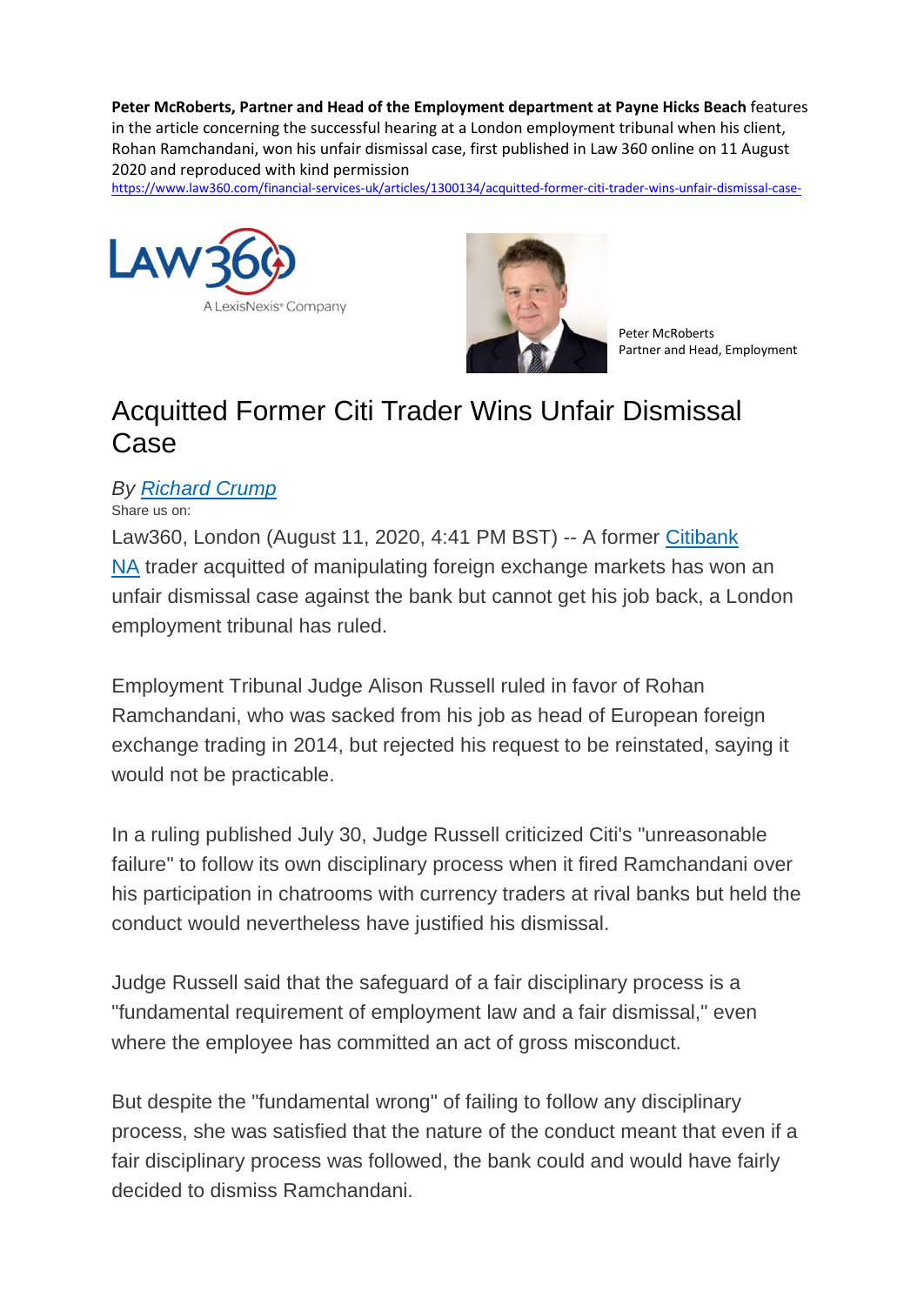"I have concluded that the claimant had committed culpable acts of misconduct in breach of his contract of employment," Judge Russell said. "This was foolish, blameworthy behavior which caused his dismissal."

Ramchandani was among three London-based traders [acquitted](https://protect-eu.mimecast.com/s/sR2aC0g8JFWWGjcrYafz?domain=law360.co.uk) by a New York jury in October 2018 of charges that they rigged he market from 2007 to 2013 by coordinating their trading through a chatroom dubbed 'The Cartel.' Traders from [Barclays PLC](https://protect-eu.mimecast.com/s/gb6yCg5pltWWA8cyk_QG?domain=law360.co.uk) and JPMorgan were also acquitted.

The banks themselves were among a group of financial institutions that pled guilty to criminal charges in May 2015. They agreed to pay \$5.6 billion to settle U.S. and U.K. claims over the manipulation of global foreign exchange markets.

Ramchandani alleged in an October employment lawsuit that he was fired without due process after he cooperated with Citi as it conducted an internal investigation beginning in 2013 following news reports of looming probes by the [U.S. Department of Justice](https://protect-eu.mimecast.com/s/vZgJCj2YocJJngUYZe2n?domain=law360.co.uk) and the U.K.'s [Financial Conduct Authority.](https://protect-eu.mimecast.com/s/62teCk52pt00OgSyvLfJ?domain=law360.co.uk)

Citi told the tribunal that Ramchandani breached its code of conduct when he inappropriately [disclosed confidential information](https://protect-eu.mimecast.com/s/kq9_ClORquKK2LTDigbn?domain=law360.co.uk) to the bank's rivals that could have been used to harm the bank's New York trading branch.

Ramchandani had sought £80,000 (\$105,000) — a fraction of his salary and backdated pay as compensation. The exact amount is yet to be decided.

In a complicated decision, the judge said his compensation should be increased by 25% because of the "complete and utter failure" of the bank to follow its own code but that the size of the award should be cut to reflect Ramchandani's own culpability.

"I am pleased that the tribunal has not only found that I was unfairly dismissed but that Citi acted unreasonably and so has awarded me the maximum uplift for such conduct," Ramchandani said. "The tribunal also accepted my genuine belief that my chats were not improper."

The bank said it had already acknowledged that Ramchandani's dismissal did